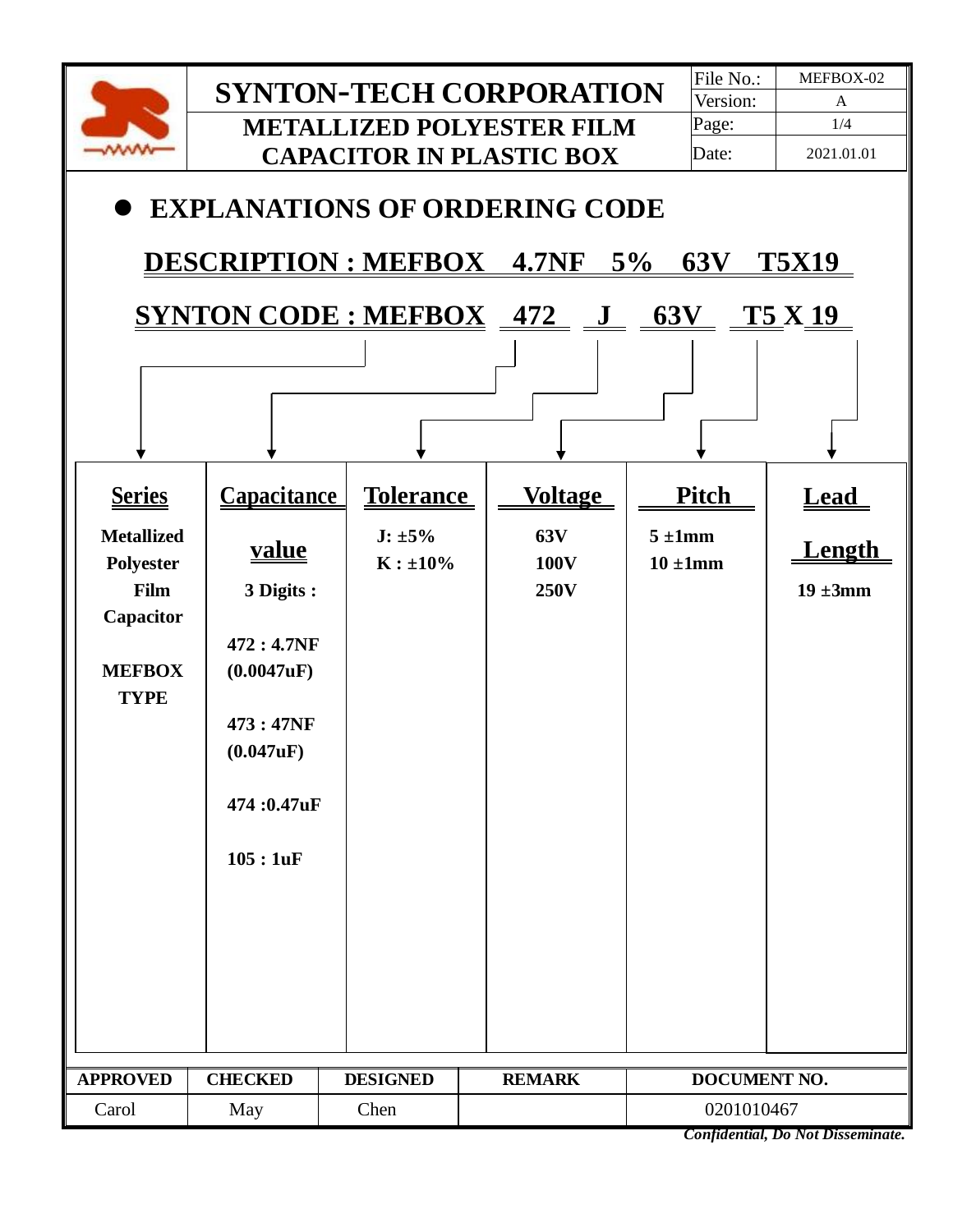

# **SYNTON-TECH CORPORATION** File No.: MEFBOX-02 **METALLIZED POLYESTER FILM CAPACITOR IN PLASTIC BOX**

Version: **Page:** 2/4 Date: 2021.01.01

## ⚫ **FEATURES**

High pulse strength. High contact reliability.

## ⚫ **SPECIFICATIONS**

|                                                                     | 1. Operating Temperature : $-45^{\circ}$ C to $+85^{\circ}$ C (105 <sup>°</sup> CMAX) |  |  |  |  |  |
|---------------------------------------------------------------------|---------------------------------------------------------------------------------------|--|--|--|--|--|
|                                                                     | for which the capacitor can be operated continuously                                  |  |  |  |  |  |
|                                                                     | at rated voltage.                                                                     |  |  |  |  |  |
|                                                                     | 2. Capacitance Tolerance : $\pm 5\%$ (J), $\pm 10\%$ (K)                              |  |  |  |  |  |
|                                                                     | 3. Rated DC Voltage $V_R$ : 63V - 250V                                                |  |  |  |  |  |
|                                                                     | 4. Dissipation factor (DF): $\leq 0.008$ (0.8%) at 1 KHz.                             |  |  |  |  |  |
|                                                                     | Measuring Frequency : 1KHz+/- 10%                                                     |  |  |  |  |  |
|                                                                     | Measuring Voltage $:\leq$ 1 Vrms. Max.                                                |  |  |  |  |  |
|                                                                     | 5. Insulation resistance : $\geq 15000$ M $\Omega$ (C $\leq 0.33$ uF)                 |  |  |  |  |  |
|                                                                     | $\geq 5000$ $\Omega$ F $(C > 0.33 \text{ uF})$                                        |  |  |  |  |  |
| Apply Vt $\pm$ 15% for 60 $\pm$ 5 sec. at 20 $\pm$ 5 <sup>°</sup> C |                                                                                       |  |  |  |  |  |
|                                                                     | Vt = 10 VDC if rated voltage $\leq 100$ VDC;                                          |  |  |  |  |  |
|                                                                     | $Vt = 100$ VDC if 100 VDC < rated voltage $\leq 500$ VDC;                             |  |  |  |  |  |
|                                                                     | $Vt = 500 \text{ VDC}$ if 500 VDC < rated voltage                                     |  |  |  |  |  |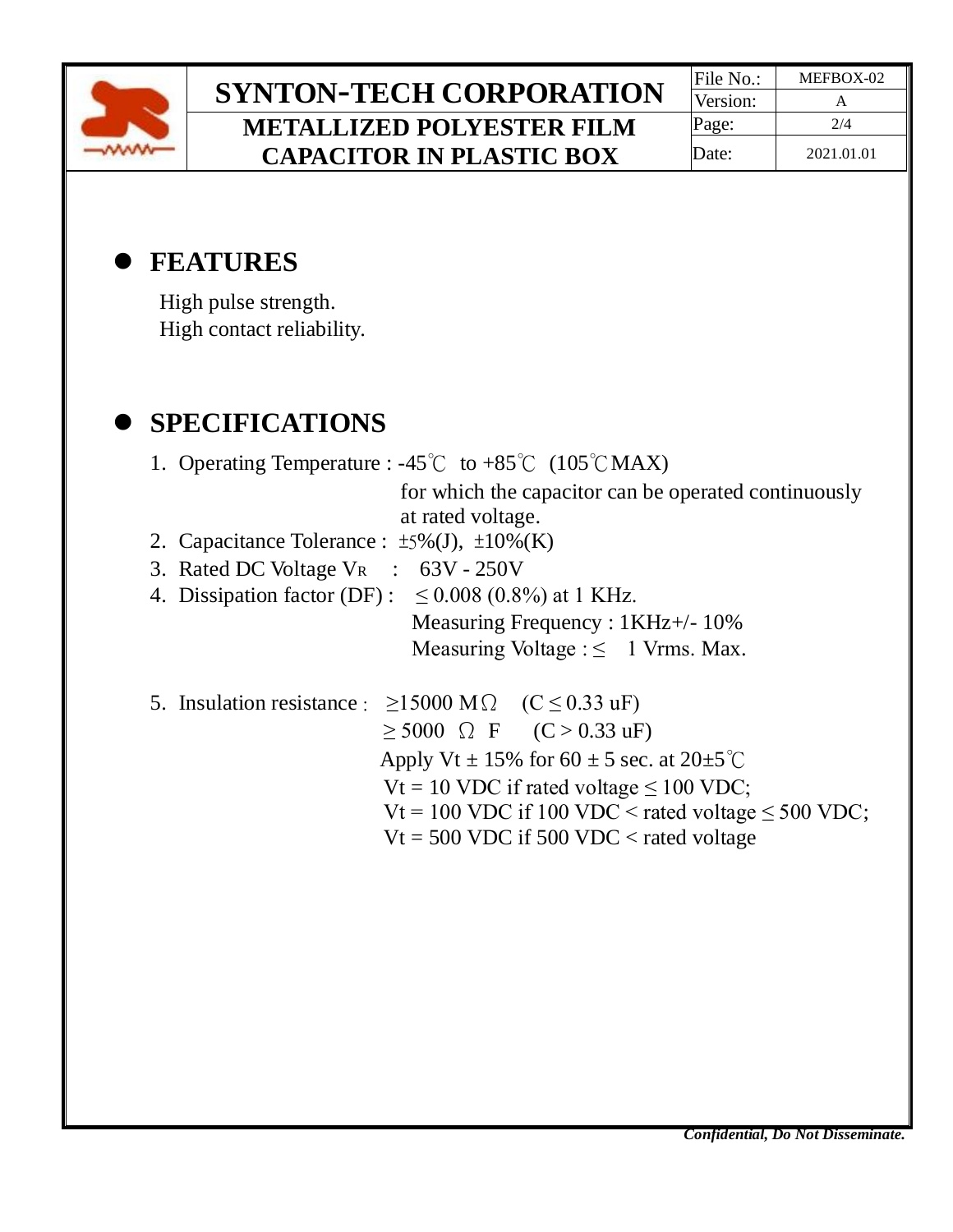

OUTER COATING Vellow box

*Confidential, Do Not Disseminate.*